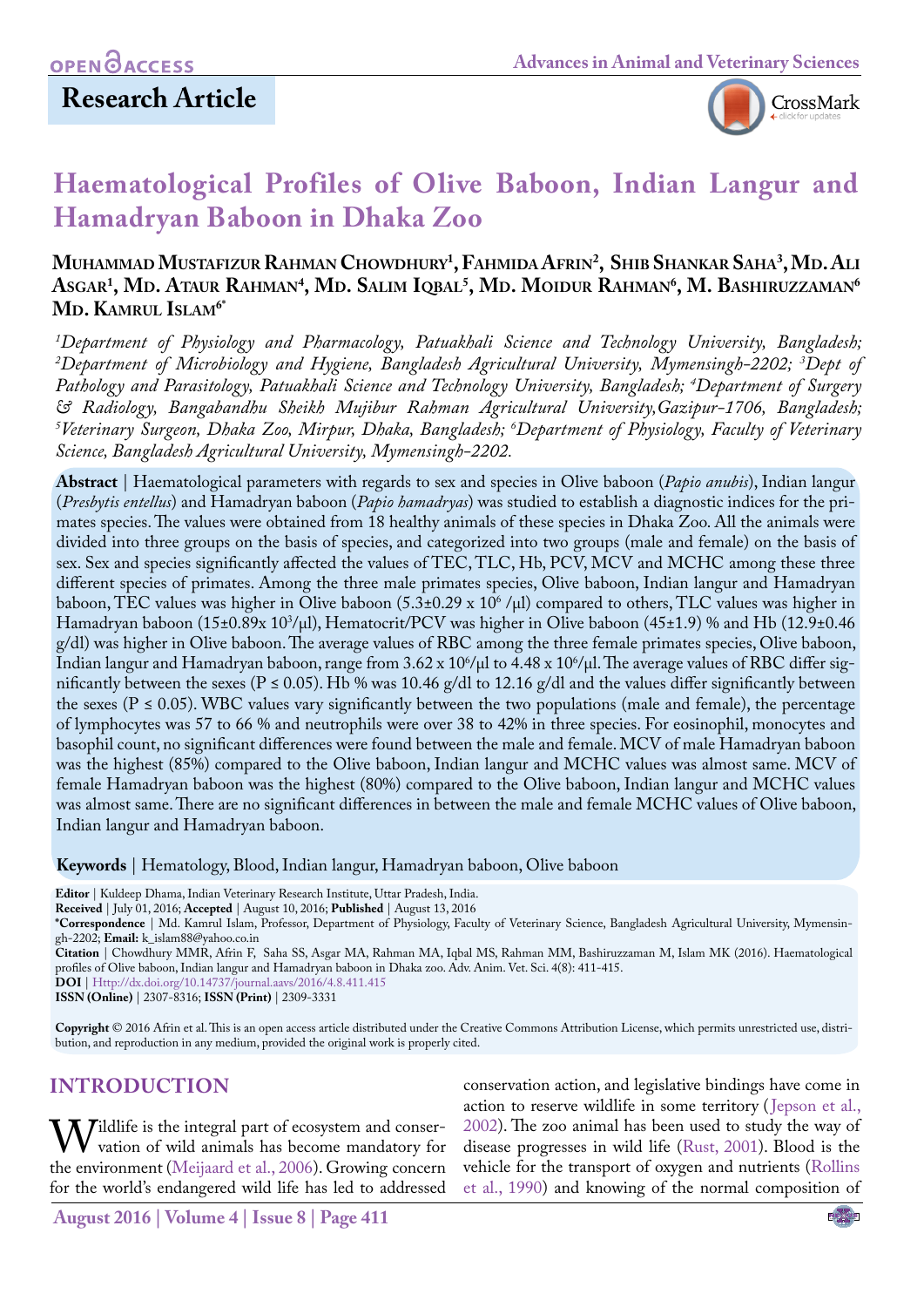## **OPEN**<sub>d</sub>

blood and blood products is of prerequisite phenomenon for life. On the basis of normal profiles of blood, the abnormalities related to blood could be easily estimated. The analysis of blood may pave the new way of life by easily diagnosis for wildlife ([Weiser, 1987\)](#page-4-3). Patho-physiology of blood is the determinant factor for assessing the condition of the health status of living individual ([Kraemer, 1992\)](#page-4-4). Primates could be an important animal for the medical countermeasures against chemical warfare agents (CWAs) ([Draghici et al., 2004](#page-3-1)).

Haematological analyses are used as a valuable tool for evaluating the normal physiological status of wildlife, diagnosing of disease and clinical screening of the patient [\(Sato](#page-4-5) [et al., 2005\)](#page-4-5). These parameters will provide appropriate reference values for wild species to minimize the special effect of species differences. Sex and age may affect the blood profiles of primates ([Ihrig et al., 2001](#page-3-2)). The establishment of baseline haematological data for animals is of basic importance for. The determination of the standard haematological parameters in primates is important for different scientific investigations ([Wallah and Boever, 1983;](#page-4-6) [Mel](#page-4-7)[ville et al., 1997\)](#page-4-7). It is very much essential to know the normal haematological parameters of wild animal which is hardly available in the literature as these lines have rarely been carried out under local condition. There has been no work on the normal haematological profiles of primates, Olive Baboon, Hamadryan Baboon and Indian langur in Dhaka Zoo. Therefore, the present investigation was initiated to determine the normal haematological values of individual animal, among the species, and between the sexes in Olive Baboon, Hamadryan Baboon and Indian langur.

## **MATERIALS AND METHODS**

### **Methods**

A total of eighteen apparently healthy Olive baboon (*Papio anubis*), Indian langur (*Presbytis entellus*), and Hamadryan baboon (*Papio hamadryas*) average weight 15 kg of 8 to 10 years of age were used in Dhaka Zoo in the January 2012. All the animals were divided equally into 3 according to species and each species were divided on the basis of sex. Total erythrocytes count (TEC), packed cell volume (PCV), haemoglobin (Hb), total leukocyte count (TLC), differential leukocyte count (DLC), mean corpuscular volume (MCV) and mean corpuscular haemoglobin concentration (MCHC) were determined after the blood collection of all groups. Cephalic vein was chosen for the blood collection from the Olive Baboon, Hamadryan Baboon and Indian Langur and then the collected blood was mixed with anticoagulant (4% sodium citrate solution, 1:10). All the haematological tests were done according to the procedure described by [Ghai \(1999\).](#page-3-3)

#### **STATISTICAL ANALYSIS**

The control and treated values were analyzed by SPSS version 18.0 software for windows (Statistical Package for the Social Sciences, SPSS Inc., Chicago, IL, USA). The mean values were tested by One way ANOVA followed by student *t*-test. In all the cases,  $P \le 0.05$  was reflected significant and the graphical presentation was done by the Sigma Plot version 12.

## **RESULTS AND DISCUSSION**

The blood profiles in case of males were ominously greater  $(P \le 0.05)$  than in females. In all the cases, we have found the gender variation which are simultaneous to Rovirosa-Hernandez et al. (2012), [Chapman and Pavelka \(2005\),](#page-3-4) [Boere et al. \(2005\)](#page-3-5), Aguilar-Cucurachi et al. (2010) and [Laboratory Primate Newsletter \(2002\).](#page-4-8)

### **Total Erythrocyte Count (TEC) and Erythrocyte Indices**

The male animals among different species in this experiment showed the highest TEC value in Olive baboon [\(Figure 1](#page-1-0) and [2\)](#page-2-0), that was suggestively upper ( $P \le 0.05$ ) compared to Indian langur and Hamadryan baboon. In the same way, in female the value was highest in Olive baboon and was observed significantly higher ( $P \le 0.05$ ) TEC value than the other two species. While comparing the results between male and female animals within same species TEC values were meaningfully greater ( $P \le 0.05$ ) in males than in female animals except Hamadryan baboon. This difference of TEC value between the sex may be due to estrogens that have an inhibitory effect on the secretion of erythropoietin (EP), which is the major regulator of erythropoiesis in female, and testosterone in the males that have a stimulatory action on the secretion of EP ([Ghai, 1999\)](#page-3-3). The same variation was also recorded for Hb, PCV, MCV and MCHC. The ESR in all these cases followed by inverse relationship with erythrocyte values. The same pattern of results has been documented elsewhere ([Mitruka](#page-4-9)  [and Rawnsley, 1977\)](#page-4-9).



<span id="page-1-0"></span>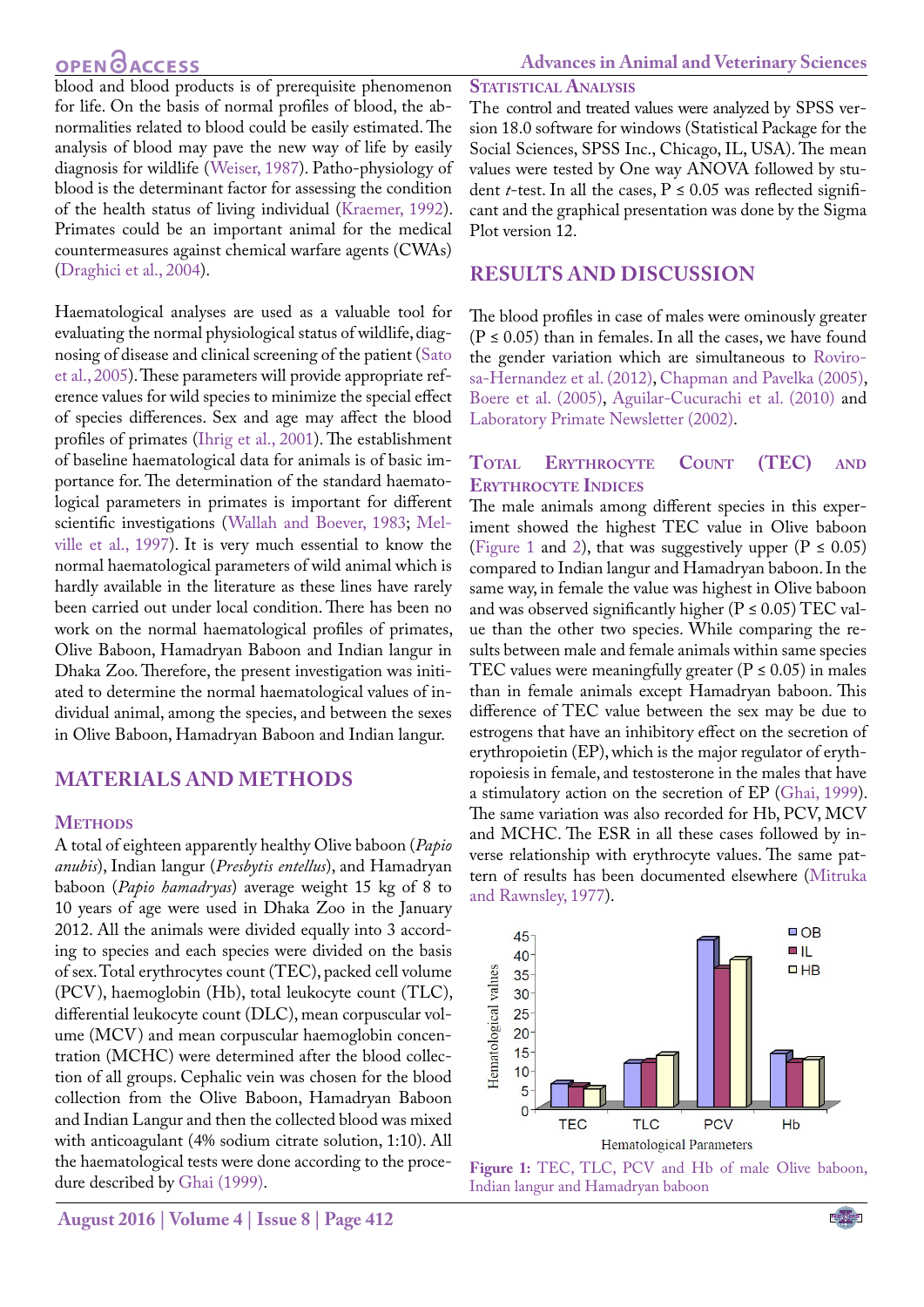

Hematological Parameters

<span id="page-2-0"></span>Figure 2: TEC, TLC, PCV and Hb of female Olive baboon, Indian langur and Hamadryan baboon

#### **Total Leukocyte Count (TLC)**

The parameters of TLC are shown in [Figure 1](#page-1-0) and [2](#page-2-0). The highest TLC value was observed in Olive baboon and was expressively upper ( $P \le 0.05$ ) than the values obtained in Indian langur and in Hamadryan baboon in the case of both male and female animals. While comparing the values between male and female animals within same species, the TLC values obtained in male animals of Olive baboon, Indian langur and Hamadryan baboon were meaningfully advanced ( $P \le 0.05$ ) than the values obtained in female animals. There is no such hormonal or genetic factor that is responsible for increasing TLC values in male than in females ([Rogers et al., 2005](#page-4-10)), but physiological influences as a behavioural responses may causes an abrupt influence on the increase of leukocyte counts and persuade an inadequate explanation ([Jain et al., 1986;](#page-3-6) [Fernie et al., 1994\)](#page-3-7).



<span id="page-2-1"></span>**Figure 3:** DLC of male Olive baboon, Indian langur and Hamadryan baboon

#### **Differential Leukocyte Count (DLC)**

Haematological variation among three species DLC has been stated in [Figure 3](#page-2-1) and [4](#page-2-2). From this observation, neutrophil count was suggestively highest ( $P \le 0.05$ ) in Indian langur than in other two species during comparison of male animals, however, the same parameter in the same species considering the female group. In the same way, lymphocyte count in Hamadryan baboon was pointedly

**August 2016 | Volume 4 | Issue 8 | Page 413**

#### **Advances in Animal and Veterinary Sciences**

 $(P \le 0.05)$  higher. In the case of female animals, lymphocyte count was expressively higher ( $P \le 0.05$ ) in Hamadryan baboon compared to the values obtained by Olive baboon and Indian langur. Values of monocyte count in male Olive baboon and in Hamadryan baboon were significantly higher ( $P \le 0.05$ ) than in the same sex of Indian langur, but the values were statistically insignificant in the case of female animals. Neutrophil and lymphocyte count were expressively advanced ( $P \le 0.05$ ) in male animals than in female animals of Olive baboon and Indian langur but higher value in female Hamadryan baboon between the sexes of these species [\(Figure 3](#page-2-1) and [4](#page-2-2)). Physiological influences as behavioral responses may cause an abrupt impact on leukocyte count and influences inadequate interpretation ([Jain et al., 1986](#page-3-6); [Fernie et al., 1994\)](#page-3-7).



Hematological Parameters

<span id="page-2-2"></span>**Figure 4:** DLC of female Olive baboon, Indian langur and Hamadryan baboon



<span id="page-2-3"></span>**Figure 5:** MCV and MCHC of male Olive baboon, Indian langur and Hamadryan baboon

### **Mean Cell Volume (MCV) and Mean Cell Haemoglobin Concentration (MCHC)**

MCV of male Hamadryan baboon was the highest (85%) compared to the Olive baboon, Indian langur and MCHC values was almost same. MCV of female Hamadryan baboon was the highest (80%) compared to the Olive baboon, Indian langur and MCHC values was almost same. There were no substantial dissimilarities in male or female, MCHC values of Olive baboon, Indian langur and Hamadryan Baboon. This was accompanied by [Havill et al.](#page-3-8)  [\(2003\)](#page-3-8) and [Bolton \(2015\)](#page-3-9), who mentioned that only major

NE**X**US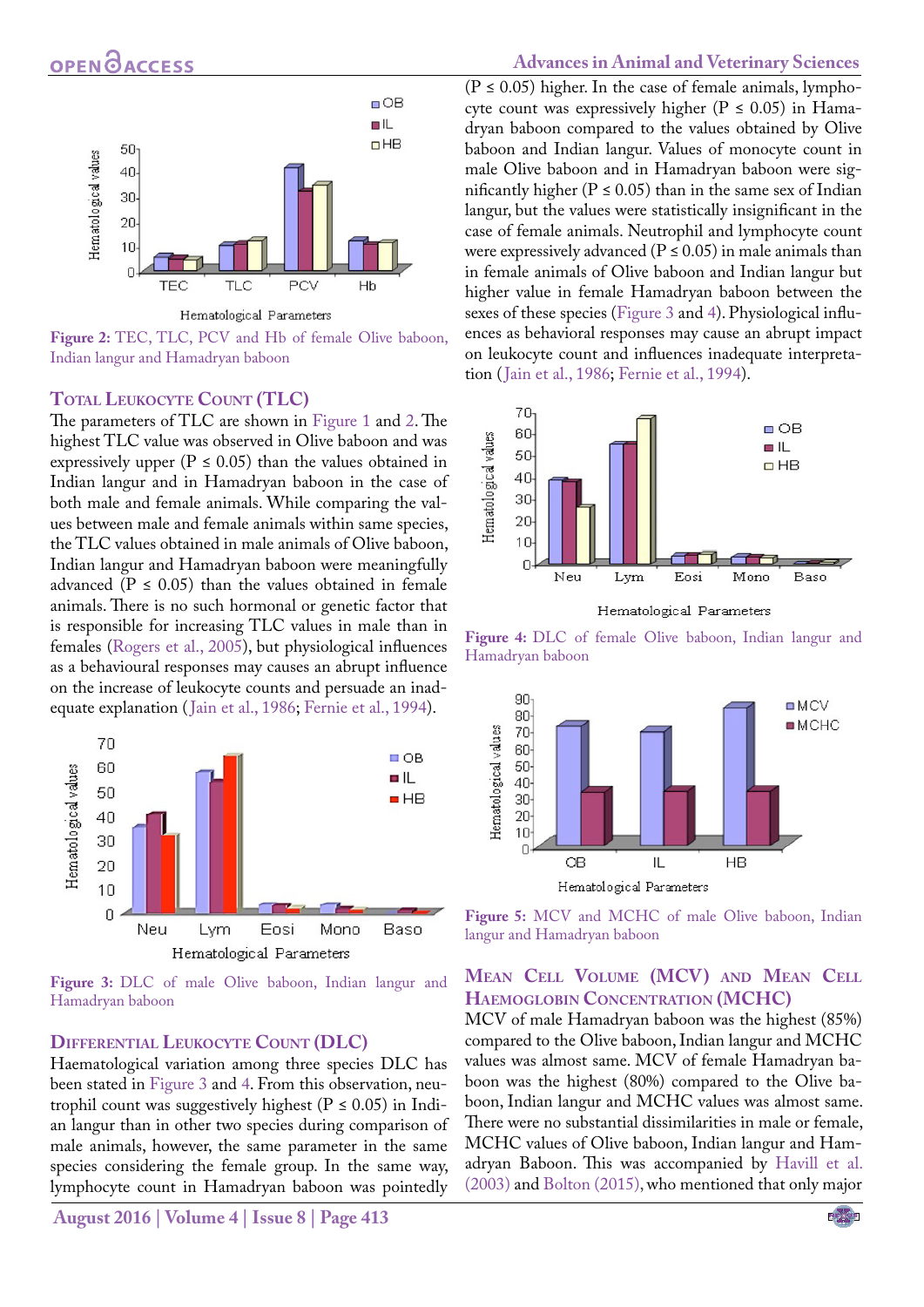sex differences was detected in the haematology of these baboons and that was the lesser glucose levels in females ([Figure 5](#page-2-3) and [6\)](#page-3-10).



<span id="page-3-10"></span>**Figure 6:** MCV and MCHC of female Olive baboon, Indian langur and Hamadryan baboon

## **CONCLUSION**

The haematological values yielded by the Olive baboon, Indian langur and Hamadryan baboon in the captive condition of tropical weather could be a reference value for biomedical science. In these primates the values of male have been shown to be higher than their female counter parts. Among the three species Olive baboon was the highest in displaying all these haematological parameters. The study reported here was to provide the clinicians and researchers with complete blood profiles for the clinically normal Olive baboon, Indian langur and Hamadryan baboon of different sexes. In addition, these animals can be used as a "disease model animal" of various devastating highly contagious disease like AIDS and their treatment. It may be concluded that these data of zoo animals will provide valuable diagnostic indices for the wildlife which aid them for conservation as well as proper diagnosis and treatments of endangered species and also will provide a clue for the future researcher.

## **ACKNOWLEDGMENTS**

The author is grateful to the he author is grateful to the Curettor, Dhaka Zoo for giving the opportunity of this study and also to the BAURES (BAU) for the financial assistance in this research work; Physiology and Pharmacology Department of the Patuakhali Science and Technology University and the Dept of Physiology, Bangladesh Agricultural University for their cooperation in conducting the research work.

## **CONFLICT OF INTERESTS**

The authors have no competing interests.

M. M. R. Chowdhury designed the experiment and Fahmida Afrin performed the experiment, S. S. Saha analyzes the data, M. M. Rahman performs the hematological studies, Md. Ataur Rahman, M. Bashiruzzaman and Md. Ali Asgar revises the manuscript, M. S. Iqbal helps in the blood collection from the primates and Professor Md. Kamrul Islam supervises as well as helps in writing the manuscript.

**AUTHORS' CONTRIBUTION**

## **REFERENCES**

- •Aguilar-Cucurachi S, DuarteDias PA, Rangel-Negrı´n A, Chavira R, Boek L, CanalesEspinosa D (2010). Preliminary evidence of accumulation of stress during translocation in mantled howlers. Am. J. Primatol. 72: 805-10. [http://dx.doi.](http://dx.doi.org/10.1002/ajp.20841) [org/10.1002/ajp.20841](http://dx.doi.org/10.1002/ajp.20841)
- <span id="page-3-5"></span>•Boere V, Pintheiro EC, Oliveira e Silva I, Paludo GR, Canale G, Planta T, Welker A, Rocha-de-Moura RC (2005). Comparison between sex and age class on some physiological, thermal, and hematological indices of the cerrado's marmoset (Callithrix penicillata). J. Med. Primatol. 34: 156–62. [http://](http://dx.doi.org/10.1111/j.1600-0684.2005.00101.x) [dx.doi.org/10.1111/j.1600-0684.2005.00101.x](http://dx.doi.org/10.1111/j.1600-0684.2005.00101.x)
- <span id="page-3-9"></span>•Bolton ID (2015). The Nonhuman Primate in Nonclinical Drug Development and Safety Assessment, University of Texas Medical Branch, Galveston, TX, USA. Pp. 67–86. [http://](http://dx.doi.org/10.1016/B978-0-12-417144-2.00005-6) [dx.doi.org/10.1016/B978-0-12-417144-2.00005-6](http://dx.doi.org/10.1016/B978-0-12-417144-2.00005-6)
- <span id="page-3-4"></span>•Chapman CA and Pavelka MS (2005). Group size in folivorous primates: ecological constraints and the possible influence of social factors. Primates. 46: 1–9. [http://dx.doi.org/10.1007/](http://dx.doi.org/10.1007/s10329-004-0093-9) [s10329-004-0093-9](http://dx.doi.org/10.1007/s10329-004-0093-9)
- •Dillman JF and Phillips CS (2005). Comparison of Non-Human Primate and Human Whole Blood Tissue Gene Expression Profiles. Toxicol. Sci. 87(1): 306–314. [http://](http://dx.doi.org/10.1093/toxsci/kfi243) [dx.doi.org/10.1093/toxsci/kfi243](http://dx.doi.org/10.1093/toxsci/kfi243)
- <span id="page-3-1"></span>•Draghici S, Chen D and Reifman J (2004). Applications and challenges of DNA microarray technology in military medical research. Mil. Med. 169: 654–659. [http://dx.doi.](http://dx.doi.org/10.7205/MILMED.169.8.654) [org/10.7205/MILMED.169.8.654](http://dx.doi.org/10.7205/MILMED.169.8.654)
- <span id="page-3-7"></span>•Fernie S, Wrenshall E, Malcolm S, Bryce F and Arnold DL (1994). Normative hematologic and serum biochemical values for adult and infant rhesus monkeys (*Macaca mulatta*) in a controlled laboratory environment. J. Toxicol. Environ. Health. 42(1): 53-72. [http://dx.doi.](http://dx.doi.org/10.1080/15287399409531863) [org/10.1080/15287399409531863](http://dx.doi.org/10.1080/15287399409531863)
- <span id="page-3-3"></span>•Ghai CL (1999). A Textbook of Practical Physiology. 5<sup>th</sup> edition. Jaypee brothers medical publishers (P) LTD, New Delhi. Pp. 24-31.
- <span id="page-3-8"></span>•Havill LM, Snider CL, Leland MM, Hubbard GB, Theriot SR, Mahaney MC (2003). Haematology and blood biochemistry *hamadryas*). J. Med. Primatol. 32: 131–138. [http://dx.doi.](http://dx.doi.org/10.1034/j.1600-0684.2003.00017.x) [org/10.1034/j.1600-0684.2003.00017.x](http://dx.doi.org/10.1034/j.1600-0684.2003.00017.x)
- <span id="page-3-2"></span>•Ihrig M, Tassinary LG, Bernacky B, NoOBal and Keeling ME (2001). Hematological and serum biochemical reference intervals for the chimpanzee (*Pan troglodytes*) categorized by age and sex. Comp. Med. 51(1): 30-37.
- <span id="page-3-6"></span>•Jain NC, Lea and Febiger (1986). Haematology of laboratory and miscellaneous animals. Philadelphia Cap. 56(2): 274-34.
- <span id="page-3-0"></span>•Jepson P F, Momberg H and Van Noord (2002). A review of efficacy of the protected area system of East Kalimantan